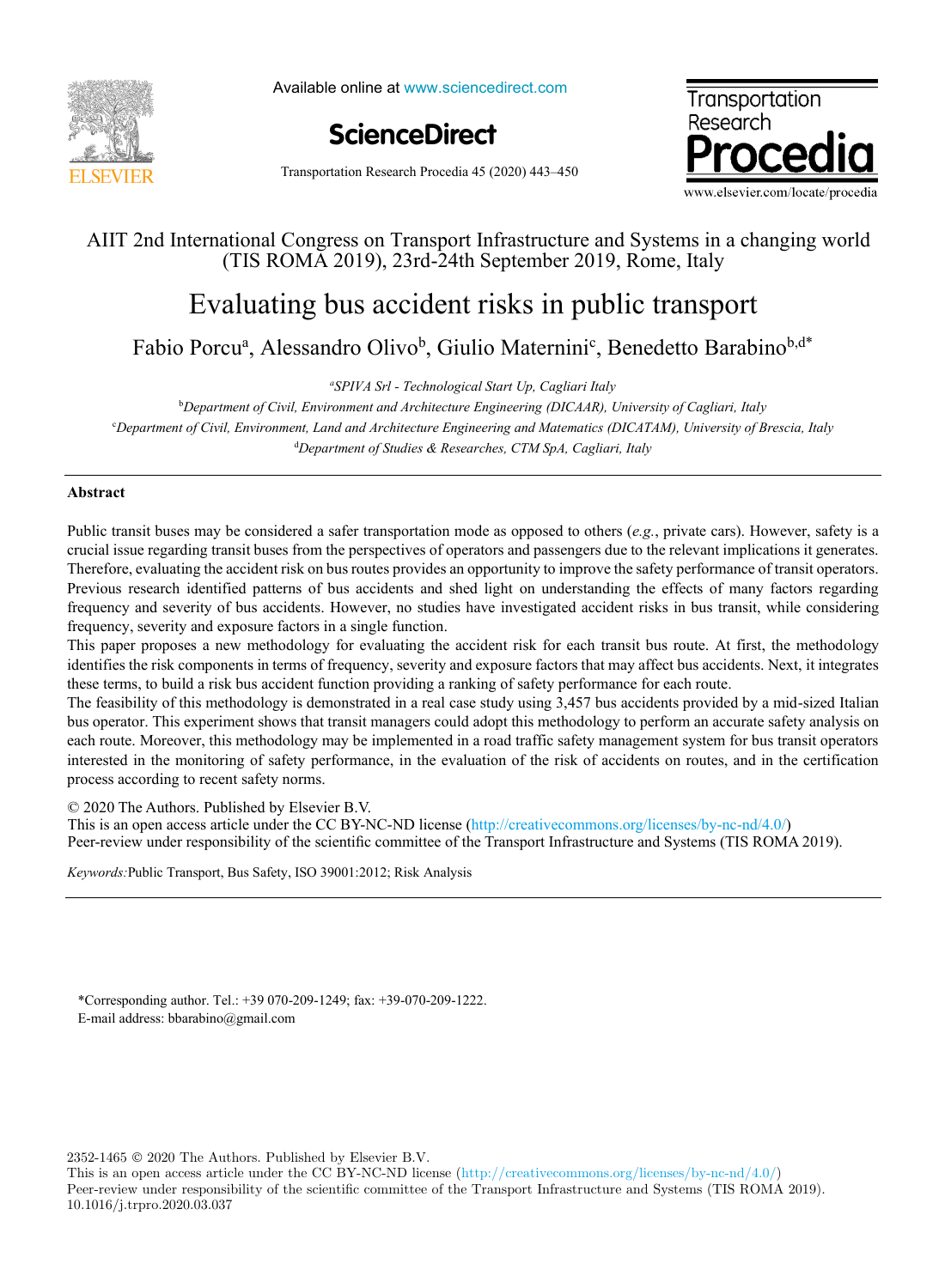## **1. Introduction**

Bus safety is a relevant issue for some reasons. First, safety in transit buses is crucial for Public Transport Companies (PTCs) and passengers due to the relevant implications it generates. From the PTCs' perspective, relevant and/or severe bus accidents decrease service reliability and safety, may lead to serious injuries or even death, and cause property and image damages. Better said, bus accidents increase costs in an industry, which is already characterized by low revenues and high operational costs (Barabino, 2018; Barabino and Di Francesco, 2016). From the passenger's perspective, relevant and/or severe bus accidents may affect public opinion. Indeed, bus accidents may be perceived much more than what the objective data show, either because individual accidents may result in a lot of injuries (*e.g.*, coach buses) or may generate the feeling the PTC has a greater responsibility than the people using the road at own risk. Second, over the past decade, the issue of bus safety has received wide-spread attention by many stakeholders engaged in improving transit safety, and several international policies have been implemented for this purpose. For instance, ISO 39001 (2012) drives PTC to improve its safety performance by adopting a Road Traffic Safety Management System (RTSMS) that needs to be based on a proper method.

Despite these reasons, the interest in bus accident risk evaluation and bus safety is not studied much in the literature, because public transportation is usually considered safer than other motor-vehicles (*e.g.*, cars) and it is generally accepted that public transportation improves road safety by reducing vehicular traffic (*e.g.*, Albertson and Falkmer, 2005; Cafisio *et al.*, 2013). The literature is quite rich about methods and applications to perform a risk assessment in many fields such as medical, chemical, economic and financing, industrial, engineering, *etc.* (*e.g.*, Fine, 1971; CCPS, 1995; Andrew and Moss, 2002; Mullai, 2006; ISO 31010, 2009). However, to the best of our knowledge, little is known on the application of risk assessment methods in the domain of bus safety, where there are only a handful of studies aimed at defining some accident risk indexes (Tiboni and Rossetti, 2013; Mitsakis *et al.*, 2015; Ye *et al.*, 2016; Law *et al.*, 2017). In addition, the literature on bus safety largely concerned separate studies which: 1) presented descriptive statistics on the occurrences of bus accidents and severities (*e.g.*, Evans and Courtney, 1985; Jovanis *et al.*, 1991; Zegeer *et al.*, 1994; Bjornstig *et al.*, 2005); 2) largely identified multivariate patterns of bus accidents and shed light on understanding the effects of different safety and exposure risk factors (determinants, or attributes, or variables) to the prediction of the frequency (*e.g.*, Cheung *et al.*, 2008; Strathman *et al.*, 2010; Chimba *et al.*, 2010; Quintero *et al.*, 2013, Goth *et al.*, 2014) and to the severity of the bus accidents (*e.g.*, Kaplan and Prato, 2012; Prato and Kaplan, 2014).

The objective of this paper is to develop a methodology for the evaluation of bus safety performance according to a risk accident index for each transit route, also encompassing the requirements of ISO 39001 (2012). Moreover, this methodology builds on the framework of Jovanis *et al.* (1991), but it differs since it enlarges the number of variables involved and integrates a method of evaluating the bus accident risk on each route. More precisely, at first this methodology identifies the safety factors, and the risk exposure factors as well. Next, it specifies the risk components in terms of frequency (or probability), severity (or vulnerability) and exposure variables that may cause or influence bus accidents. Finally, the method integrates these terms, to build a risk bus accident function providing a ranking of safety performance for each route.

This methodology uses a variant of the well-known risk index first introduced by Fine (1971) who considered the following three components: the potential consequences of an accident, the exposure factor and the probability factor. However, unlike Fine (1971) who used predefined numerical ratings for these components, our index is considered as a measurable quantity expressed by a mathematical relationship based on real accident data. Moreover, unlike previous studies on bus accident risk assessment, we include in a unique index the frequency and severity functions linked to the accident occurrences. In addition, even if previous bus safety studies explored the effect of specific variables on the frequency and severity of bus accidents, these studies provided separate analysis for them. Integrating factors that are associated with bus accident frequency and severity as well as with exposure can alert the public transport company (PTC) of the situations associated with bus accident risks. Thus, this knowledge can serve as a fundamental tool to improve bus safety performance.

This paper is expected to contribute to both theory and practice. From a theoretical perspective, this paper covers a research area that has not been explored much and provides useful outcomes for many applications. On the practical side, this methodology helps implement an RTSMS for PTCs interested in evaluating the risk of accidents on bus routes, in monitoring safety transit performance and in the safety certification process according to ISO 39001 (2012).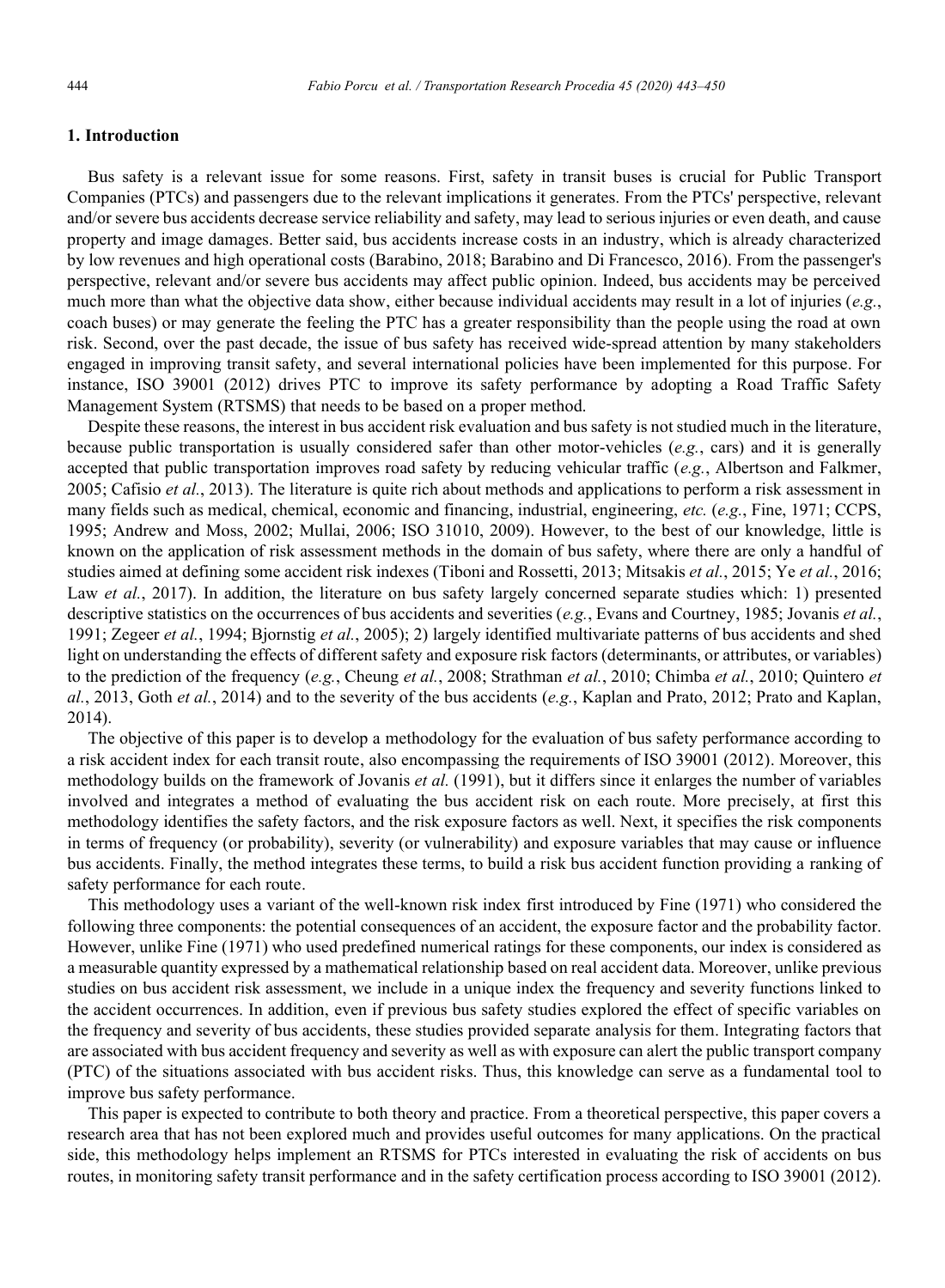The remaining paper is organized as follows. Section 2 proposes a methodology to evaluate the bus accident risk for each route. Section 3 illustrates its experimentation on a real case study. Section 4 draws conclusions and future research.

## **2. Methodology**

In this section, we present a methodology to evaluate the risk of accidents according to the scheme shown in Fig. 1. This methodology integrates the safety factors and the risk assessment method. This methodology is briefly summarized in what follows.



Figure 1: Methodology for transit bus accident risk evaluation

#### *2.1. Safety factors*

Generally speaking, the event of a road accident is viewed as the result of the interaction among four relevant factors *i.e.*, the context, the infrastructure, the driver, and the vehicle. Transit bus accidents surely fall into this structure, but there are two additional factors, *i.e.*, organisation PTC-related and passenger-related, which do not have a parallel structure in traditional road transportation. All these six factors (and related sub-factors) reflect safe planning and design as well as the use of the public transport network. They are namely *intermediate safety outcome factors*, according to ISO 39001 (2012). In addition, PTCs have a proper database which contains data about the supply of transit service (*e.g.*, route length, frequency, *etc.*) and passenger volumes. Thus, this database helps identify those factors reflecting the amount of people or services interested by the occurrence of accidents. These factors are namely *risk exposure factors*, according to ISO 39001 (2012) and may be divided into supply-oriented and demand-oriented factors. The former includes *e.g.*, the number of passengers travelling along a route during a time interval. The latter may consider the service production (*e.g.*, the kilometres travelled by buses) and/or the temporal characteristics of the work (*e.g.*, the total working hours). Hence, the event of an accident is viewed as the result of the interaction among *risk exposure factors* (see top-dotted arrow in Fig.1) and *intermediate safety outcome factors* (see down-dotted arrow in Fig.1).

Most advanced PTCs record the bus accident in a specific database, with some other factors reflecting the type and the severity of accidents in terms of the number of people killed, serious injuries, and property damage. In addition, owing to the settlement of insurance claims and for the evaluation of the accident's costs with high granularity, many PTCs collect additional factors (*e.g.*, location, causes, *etc.*). These factors are namely *final safety outcomes*, according to ISO 39001 (2012). It is worth noting that some PTCs managers might include accidents in their safety database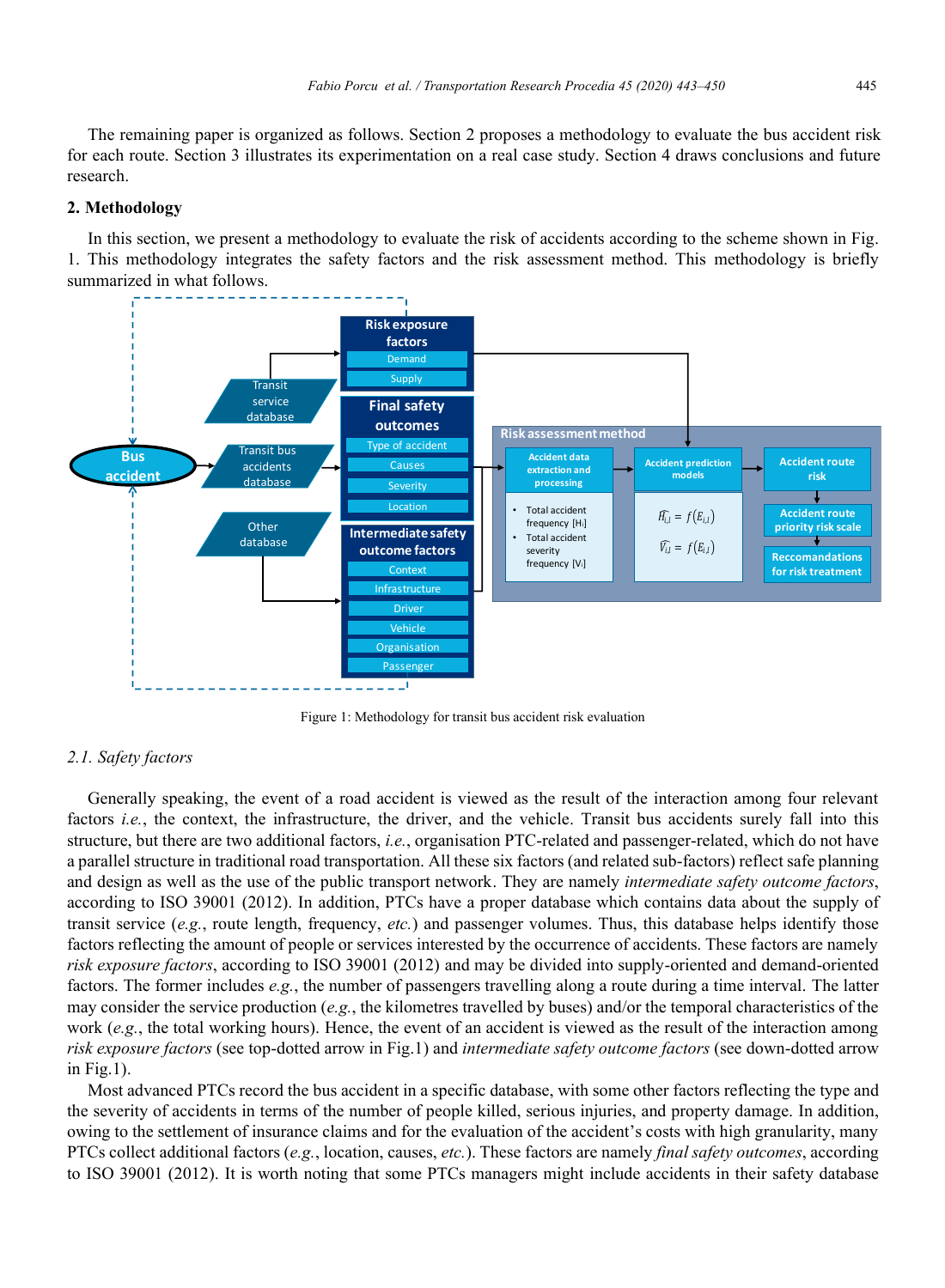also due to voluntary damage and/or personal injuries owing to criminal and/or vandalism actions. Since these accidents are deliberate acts of damage and do not have the same meaning of accidents in the traditional sense, they are neglected in this methodology. Moreover, we consider accidents reported by the PCT staff, only, due to the level of uncertainty that characterized accidents (claims) reported by third parts.

#### *2.2. Risk assessment method*

In this section, we present a quantitative method for assessing the accident risk for each bus route and intermediate outcome factor. This method is based on a risk index including the frequency and the severity of an accident, which are linked with the exposure factors.

Let: *l* be the route of interest; *i* be the index of the intermediate outcome factor (or the associated sub-factor); *n* be the total number of intermediate outcome factors;  $H_{i,l}$  be the probability of the accident occurrence on route *l*, which can be evaluated as the total number of accidents in a predefined time interval (*e.g.*, a year) in which factor *i* manifests itself; *Vi,l* be the potential consequence of the accident on route *l,* which can be evaluated as the total number of the accident severity in a predefined time interval ( $e.g.,$  a year) in which factor *i* manifests itself;  $E_i$  be the exposure factor on route *l* associated with factor *i*.

The risk index on route  $l(R_l)$  may be defined as:

$$
R_l = \prod_{i=1}^n H_{i,l} * V_{i,l} * E_{i,l} \qquad \forall i = 1, ..., n; \forall l = 1, ..., L \qquad (1)
$$

Even though the calculation of eqn. (1) is simple, each component needs to be estimated separately.

First, we compute  $H_{i,l}$  and  $V_{i,l}$  by querying the transit accident database and counting the frequencies of the occurrences for each *i*. More precisely, let: *j* be the index of the accident; *m* be the total number of accidents;  $h_{ijl}$  be a binary variable which is 1 if accident *j* occurred on route *l* due to factor *i*, 0 otherwise; *vijl* be an ordered variable related to the accident severity according to the amount of damage reported. In this paper, this variable is 1 if accident *j* occurred on route *l,* due to factor *i*, provoked material damage; 2 if accident *j* provoked injuries; 3 if people were killed. Nevertheless, this is not a drawback of the method, which can be applied with different scales.

The total frequency of accidents and the associated severities are computed as follows:

$$
H_{i,l} = \sum_{j=1}^{m} h_{ijl} \qquad \forall i = 1, ..., n; \forall l = 1, ..., L \qquad (2)
$$

$$
V_{i,l} = \sum_{j=1}^{m} v_{ijl} \qquad \forall i = 1, ..., n; \forall l = 1, ..., L \qquad (3)
$$

Second, for each intermediate factor *i*, we provide bivariate models to estimate the frequency and the severity of transit bus accidents in which the response variables are represented by  $H<sub>i,l</sub>$  and  $V<sub>i,l</sub>$ , respectively, and the predictors are represented only by exposure factor *Ei,l*. This choice impedes us to evaluate the relationships among competitive intermediate outcome safety factors in a single model. However, the simple formulation, the immediate understanding of the results among practitioners, and the chance to control each factor one-by-one resulted as crucial elements associated to this choice. Thus, we can model  $H_{i,l}$  and  $V_{i,l}$  according to  $E_{i,l}$  to predict a number of frequency and severity models as many as are intermediate safety factors considered.

Since accidents are random, infrequent and non-negative integer events, it is widely accepted to predict the frequency of accidents using the Generalized Linear Modelling approach that assumes a negative binomial or Poisson error structure (*e.g.*, Mannering and Bath, 2014). However, in our bivariate models, a non-linear relationship exists between the frequency of accidents and exposure factors, and  $E_{i,l}$  refers to a variable that when it assumes zero value, the frequency of accidents and severities must be zero. Hence, according to *e.g.*, Cheung *et al.* (2008) and Quintero *et al.* (2013), we adopted a power distribution function, instead of an exponential one to consider this condition. More precisely, let  $\alpha_{1i}$ ,  $\alpha_{2i}$ ,  $\beta_{1i}$ ,  $\beta_{1i}$  be the coefficients of the model, the prediction model of frequency and severity were computed as follows:

$$
\widehat{H_{i,l}} = \alpha_{1il} * E_{jkl}^{\alpha_2} \qquad \forall i = 1, ..., n; \forall l = 1, ..., L
$$
\n(4)  
\n
$$
\widehat{V_{i,l}} = \beta_{1il} * E_{i,l}^{\beta_2} \qquad \forall i = 1, ..., n; \forall l = 1, ..., L
$$
\n(5)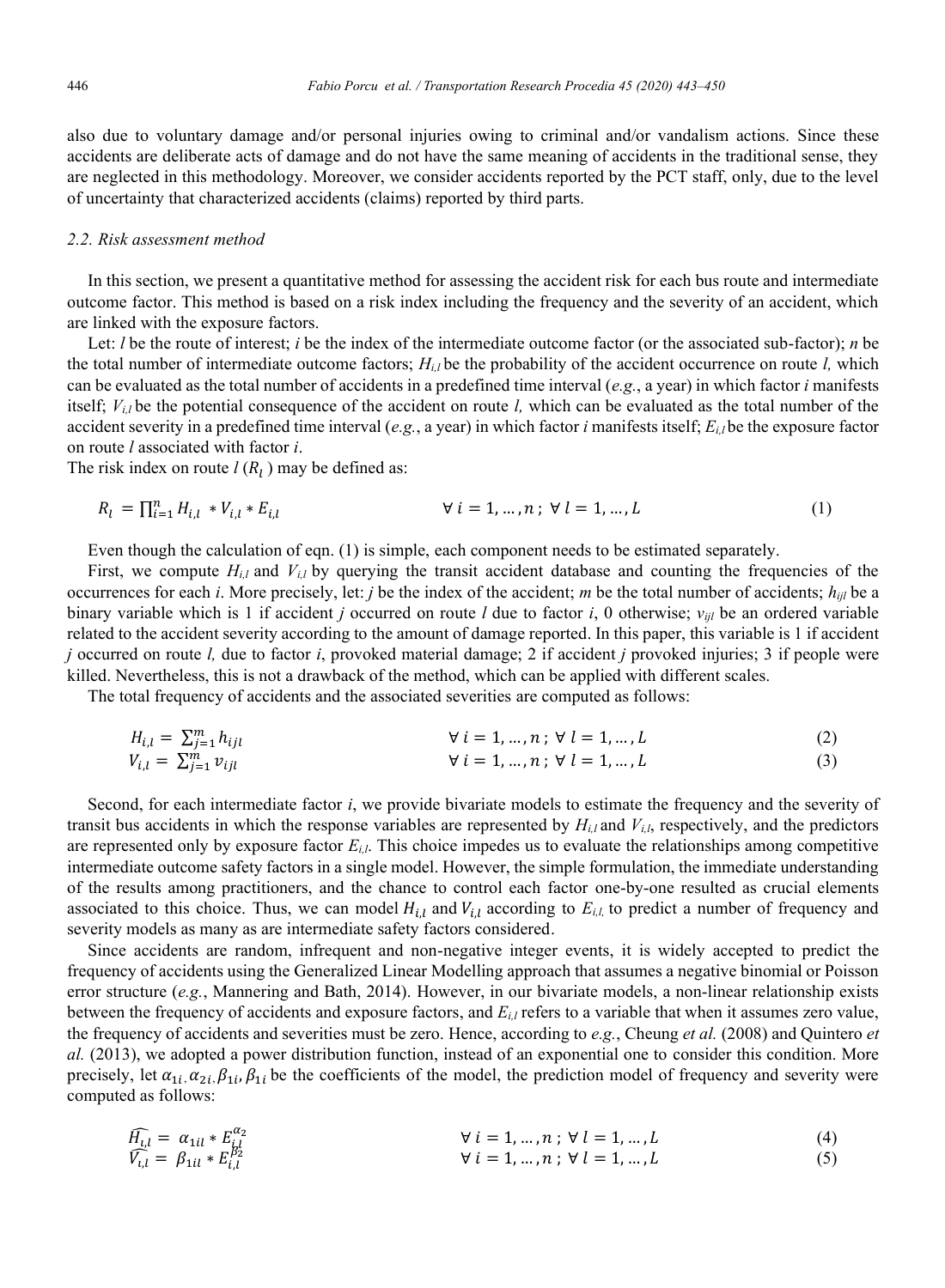In eqns. (4) and (5) it is assumed that there is a cause-effect relationship between  $H_{i,l}$  (and  $V_{i,l}$ ) and the exposure factor  $E_{i,l}$ , respectively. Moreover, for each *i*, the values of  $H_{i,l}$ ,  $V_{i,l}$ , and  $E_{i,l}$  are clearly referred to the same time interval.

Different goodness-of-fit measures assess the validity of each model: the check of the statistical significance according to the F-test, the Pearson correlation coefficient and Pearson  $\mathbb{R}^2$ . Moreover, the pseudo- $\mathbb{R}^2$  indicates how well the variance of data is explained in a relative sense. In addition, the sign and the significance of coefficients are evaluated for each model.

Third, once functions  $H_{i,l}$  and  $V_{i,l}$  have been estimated, we can evaluate the risk of accidents for each transit route adjusting eqn. (1) as follows:

$$
R_l = \prod_{i=1}^n \widehat{H_{l,l}}(E_{i,l}) * \widehat{V_{l,l}}(E_{i,l}) = \prod_{i=1}^n (\alpha_{1,i,l} * E_{i,l}^{\alpha_2}) * (\beta_{1,i,l} * E_{i,l}^{\beta_2}) \qquad \forall \ l = 1, ..., L
$$
 (6)

Since eqn. (6) returns a very high value of the risk, which may be difficult to interpret, we refer to the logarithm of  $R_l$  thanks to its properties. Thus, we can rewrite eqn. (6) as follows:

$$
Log R_l = \sum_{i=1}^n log[(\alpha_{1,i,l} * E_{i,l}^{\alpha_2}) * (\beta_{1,i,l} * E_{i,l}^{\beta_2})] \qquad \forall l = 1,...,L
$$
 (7)

Fourth, to prioritize actions, it may be useful to classify routes according to a predefined risk scale. Many scales can be built. In this paper, we propose a simple scale dividing the range between the maximum and the minimum values of R*<sup>l</sup>* in some identical-sized intervals. Thus, each route is classified within an interval. For instance, using a four-risk point scale, we may consider the following risk levels:  $R_1$  - Maximum risk;  $R_2$  - High risk;  $R_3$  - Average risk; R4 - Low risk.

Fifth, once critical routes have been prioritized, treatments can be taken to address safety shortcomings or their impact. For instance, it may be crucial to determine the reasons for poor performance safety on the routes having a  $R_1$ and  $R<sub>2</sub>$  risk level by using a detailed analysis of the accidents and its severity for risk mitigation. The latter may be pursued referring to eqn. (7) by working on prevention actions to reduce  $\widehat{H_{i,l}}(E_{i,l})$  values and/or protection treatments to reduce  $\widehat{V_{i,l}}(E_{i,l})$  values, respectively.

## **3. 3. Experimentation in a real bus transit network**

The methodology presented in Section 2 was experimented in the metropolitan area of Cagliari, an Italian coastal area located on the island of Sardinia. The main local PTC, namely CTM, manages the public transportation with 271 vehicles (*i.e.*, buses and trolleys) operating in a heterogeneous context and serves approximately 38.9 million bus journeys a year on 32 routes (CTM, 2018).

Data for this experimentation have been collected from three sources. The first source includes data accidents that occurred on the transit network of CTM (final safety factors). These data were obtained by merging accident data both recorded on a paper format and on an electronic repository in Microsoft Excel. An 'accident' recorded by CTM is an event that occurred with or without collision in which a vehicle, object and/or a person were involved, and generated damage-only and/or injuries and/or fatalities. A total of 3,457 bus accidents reported from 1997 to 2001 in the metropolitan area of Cagliari were retrieved (Barabino *et al.,* 2006).

The second source mainly includes data on the infrastructure (*i.e.,* road and roadside characteristics) where accidents occurred (intermediate safety outcome factors).

The third source enlarges data on further intermediate outcome factors related to the organisation, since it includes data on the spatial and temporal characteristics of the bus network (*e.g.*, itineraries). These data were collected considering the bus network of year 2001. Moreover, these data are adopted to generate the exposure factors for each year of interest. In this experiment, 27 bus routes are considered.

Next, quering the accident database and according to eqns. (2) and (3), we calculated the total frequency of accidents  $(H_i)$  and the associated severities  $(V_i)$  for each intermediate outcome factor *i* and route *l*, before prediction. Next, we estimated the exposure factors for each *i* and route *l* as the bus\*km travelled and number of buses at peak hour for bus type, in the time period considered. For practical reasons, we ran the experiment using only the intermediate outcome factors that are associated with available exposures factors.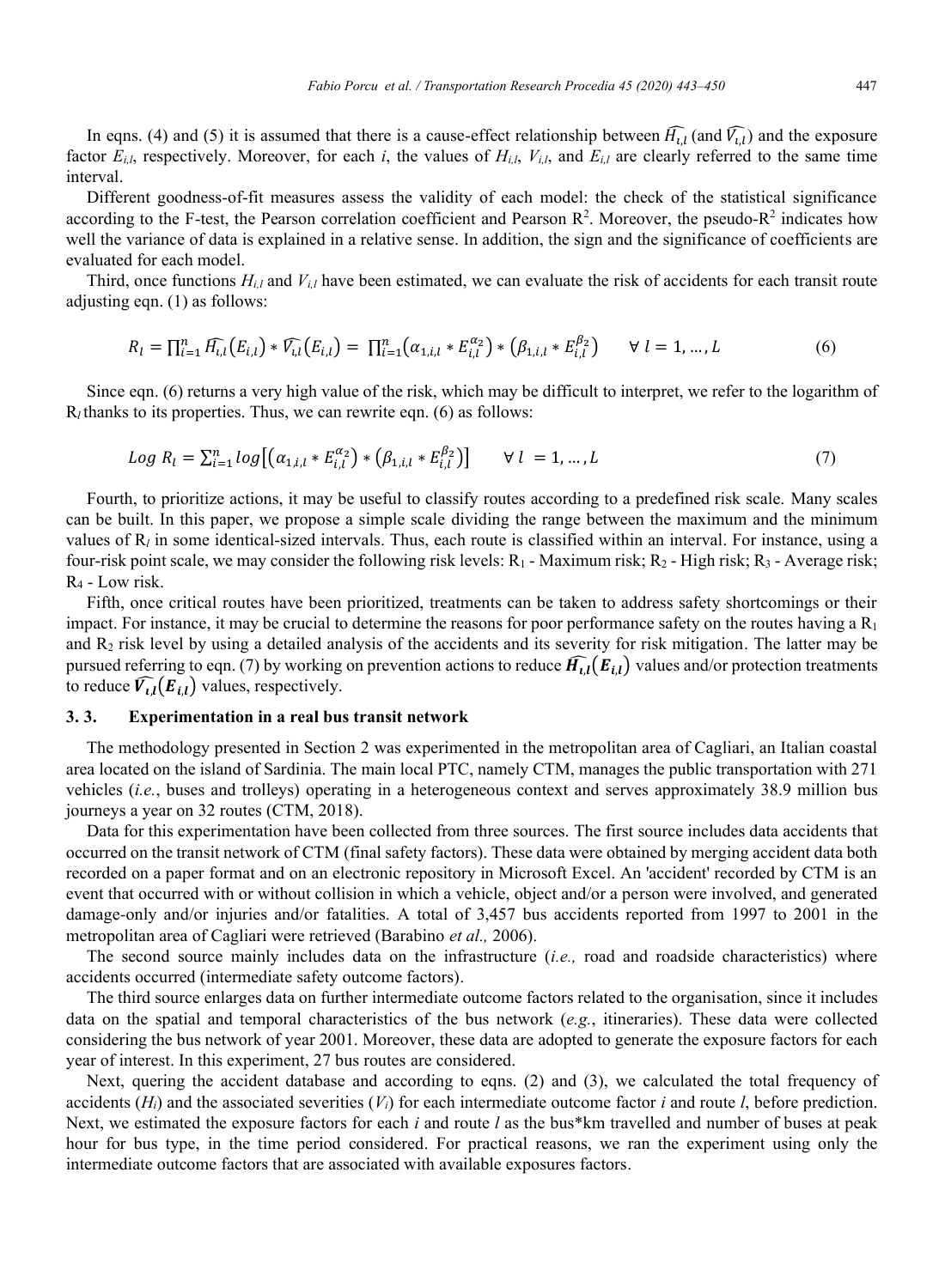Table 1 lists the intermediate safety outcome factors adopted for this experiment. They are divided into factors  $(1<sup>st</sup>$ column) and sub-factors ( $2<sup>nd</sup>$  column). Each sub-factor can be dichotomous (which can take two values only) or categorical (which can take more than two values) and their notations are bold-edited and reported in square brackets. For instance, sub-factor Lighting is dichotomous; its values are day and night that are denoted by D and N, respectively. Notations D and N will be adopted for distinguishing among models associated with Lighting.

Table 1: Intermediate safety outcomes factors (*i*)

| <b>Factors</b> | Sub-factors                                                                                                                                                                                                                                                                                                                                                                                                                                                                                          |
|----------------|------------------------------------------------------------------------------------------------------------------------------------------------------------------------------------------------------------------------------------------------------------------------------------------------------------------------------------------------------------------------------------------------------------------------------------------------------------------------------------------------------|
| Context        | Lighting (Day [D]; Night [N]) - Season (Winter [Win]; Spring [Spr]; Summer [Sum]; Autumn [Aut]) - Type of day (Weekday<br>[WD]; Saturday [S]; Festive [F])                                                                                                                                                                                                                                                                                                                                           |
| Infrastructure | N° of lanes (1 [nl1]; 2 [nl2]; 3 [nl3]; 3+ [nl3+]; n/a [nl n/a]) - Lane width (2.75m [lw2.75]; 3m [lw3]; 3.25m [lw3.25]; 3.5+m<br>[ $[w3.5+]$ ; n/a [ $[w_n/a]$ ] - Side walk width (0 [ $sw0$ ]; 0.5m [ $sw0.5$ ]; 1.0m [ $sw1$ ]; 1.5m [ $sw1.5$ ]; 2.0m [ $sw2$ ]; 2.5+m [ $sw2.5$ +]; n/a<br>[sw n/a]) - Road type (Primary Extraurban road [PEr]; Secondary Extraurban road [SEr]; Express urban road [EUr];<br>Neighborhood road [Nr]; local road [Lr]; Motorway road [Mr]; $n/a$ road [Rn/a]) |
| Organization   | Bus route (High frequencies [HF]; Middle frequencies [MF]; Low frequencies [LF]; $n/a$ [Fn/a]) - Dedicated bus lane (Yes<br>[blY]; No [blN]; $n/a$ [bl $n/a$ ])                                                                                                                                                                                                                                                                                                                                      |
| Vehicle        | Type (Standard [StB]; Medium [MB]; Short [ShB]; Trolley [TB])                                                                                                                                                                                                                                                                                                                                                                                                                                        |

Next, we estimated  $\widehat{H_{i,l}}(E_{i,l})$  and  $\widehat{V_{i,l}}(E_{i,l})$  for each intermediate outcome factor *i*, by a power regression, using Microsoft Excel. A total of 34 intermediate outcome factors were considered and 68 bivariate models were estimated for the prediction of the frequency and the severity of accidents, respectively. Due to the limited space available in the article, we report an extrat of results in Table 2, which includes some of the best models.

| Model                            | Regression                                                                                                                                                                          | Obs                                | F                                    | <b>F-test</b><br>(model)                                             | $\bf R$                          | $\mathbb{R}^2$                               | Adjusted $\mathbb{R}^2$          | T-statistics (p value)                                                                                                                |
|----------------------------------|-------------------------------------------------------------------------------------------------------------------------------------------------------------------------------------|------------------------------------|--------------------------------------|----------------------------------------------------------------------|----------------------------------|----------------------------------------------|----------------------------------|---------------------------------------------------------------------------------------------------------------------------------------|
|                                  | <b>Context aspect</b>                                                                                                                                                               |                                    |                                      |                                                                      |                                  |                                              |                                  |                                                                                                                                       |
| $\cdots$<br>15<br>16             | $H_D = 0.001 E_D^{0.753}$<br>$V_D = 0.001 E_D^{0.772}$                                                                                                                              | $\cdots$<br>117<br>117             | 113.147<br>117.737                   | $8.17*10^{-19}$<br>$2.57*10^{-19}$                                   | 0.704<br>0.711                   | 0.496<br>0.506                               | 0.492<br>0.502                   | $\alpha_1 = 10.637$ (<0.001)<br>$\beta_1 = 10.851$ (<0.001)                                                                           |
| $\cdots$                         | Vehicle aspect                                                                                                                                                                      | $\cdots$                           |                                      |                                                                      | .                                |                                              |                                  |                                                                                                                                       |
| $\cdots$<br>23<br>24             | $\rm H_{STB}\!\!=\!\!1.828E_{STB}$ $^{1.223}$<br>$V_{STB} = 2.289 E_{STB}$ <sup>1.213</sup>                                                                                         | $\cdots$<br>63<br>63               | 70.025<br>67.278                     | $1.03*10-11$<br>$1.97*10^{-11}$                                      | 0.731<br>0.724                   | 0.534<br>0.524                               | 0.527<br>0.517                   | $\alpha_1 = 8.368 \leq 0.001$<br>$\beta_1 = 8.202 \leq 0.001$                                                                         |
| $\cdots$                         | .<br>Infrastructure aspect                                                                                                                                                          |                                    |                                      |                                                                      |                                  |                                              |                                  |                                                                                                                                       |
| $\cdots$<br>33<br>34             | $H_{Nr} = 0.001 E_{Nr}^{0.802}$<br>$\rm V_{\rm Nr}\!\! =\!\! 0.001 E_{\rm Nr}^{-0.823}$                                                                                             | $\cdots$<br>113<br>113             | 183.018<br>167.927                   | $3.16*10^{-25}$<br>$5.98*10^{-24}$                                   | 0.789<br>0.776                   | 0.622<br>0.602                               | 0.619<br>0.598                   | $\alpha_1 = 13.528$ (< 0.001)<br>$\beta_1 = 12.959$ (<0.001)                                                                          |
| $\cdots$<br>41<br>42<br>43<br>44 | $H_{nl2}$ =0.011 $E_{nl2}$ <sup>0.544</sup><br>$V_{nl2}$ =0.017E <sub>nl2</sub> <sup>0.524</sup><br>$H_{nl3} = 0.042 E_{nl3}$ <sup>0.405</sup><br>$V_{nl3} = 0.037 E_{nl3}^{0.437}$ | $\cdots$<br>103<br>103<br>34<br>34 | 98.473<br>80.219<br>28.577<br>27.217 | $1.32*10^{-16}$<br>$1.78*10-14$<br>$7.26*10^{06}$<br>$1.06*10^{-05}$ | 0.703<br>0.665<br>0.687<br>0.678 | $\cdots$<br>0.494<br>0.443<br>0.472<br>0.460 | 0.489<br>0.437<br>0.455<br>0.443 | $\alpha_1 = 9.923$ (< 0.001)<br>$\beta_1 = 8.957 \, (\leq 0.001)$<br>$\alpha_1 = 5.346$ (<0.001)<br>$\beta_1 = 5.217 \, (\leq 0.001)$ |
| $\cdots$<br>61<br>62             | .<br>$\rm H_{sw2}\!\!=\!\!0.001E_{sw2}^{0.728}$<br>$V_{sw2} = 0.002 E_{sw2}^{0.731}$                                                                                                | $\cdots$<br>76<br>76               | 125.163<br>106.403                   | $1.43*10^{-17}$<br>$5.72*10-16$                                      | $\cdots$<br>0.793<br>0.768       | $\cdots$<br>0.628<br>0.590                   | .<br>0.623<br>0.584              | .<br>$\alpha_1 = 11.188$ (<0.001)<br>$\beta_1 = 10.315$ (<0.001)                                                                      |
| $\cdots$<br>65<br>66             | <b>Organization aspect</b><br>$H_{blN} = 0.001 E_{blN}$ <sup>0.764</sup><br>$V_{blN} = 0.001 E_{blN}$ <sup>0.781</sup>                                                              | $\cdots$<br>121<br>121             | 121.339<br>121.954                   | $6.99*10^{-20}$<br>$5.99*10^{-20}$                                   | 0.505<br>0.711                   | 0.501<br>0.506                               | 0.000<br>0.502                   | .<br>$\alpha_1 = 11.015$ (<0.001)<br>$\beta_1 = 11.043$ (<0.001)                                                                      |
| $\cdots$                         | $\cdots$                                                                                                                                                                            | $\cdots$                           | $\cdots$                             | $\cdots$                                                             | $\cdots$                         | $\cdots$                                     | $\cdots$                         | $\cdots$                                                                                                                              |

Table 2: Power regression models results estimating  $H_{i,l}(E_{i,l})$  and  $V_{i,l}(E_{i,l})$  - Extract

Generally speaking, the large majority of these models provide a good data fit. As expected, more significant models were estimated when a high number of observations (OBS) were available. More precisely, the best models are associated with the following intermediate outcome sub-factors *i.e.*, diurnal lighting conditions (15, 16), standard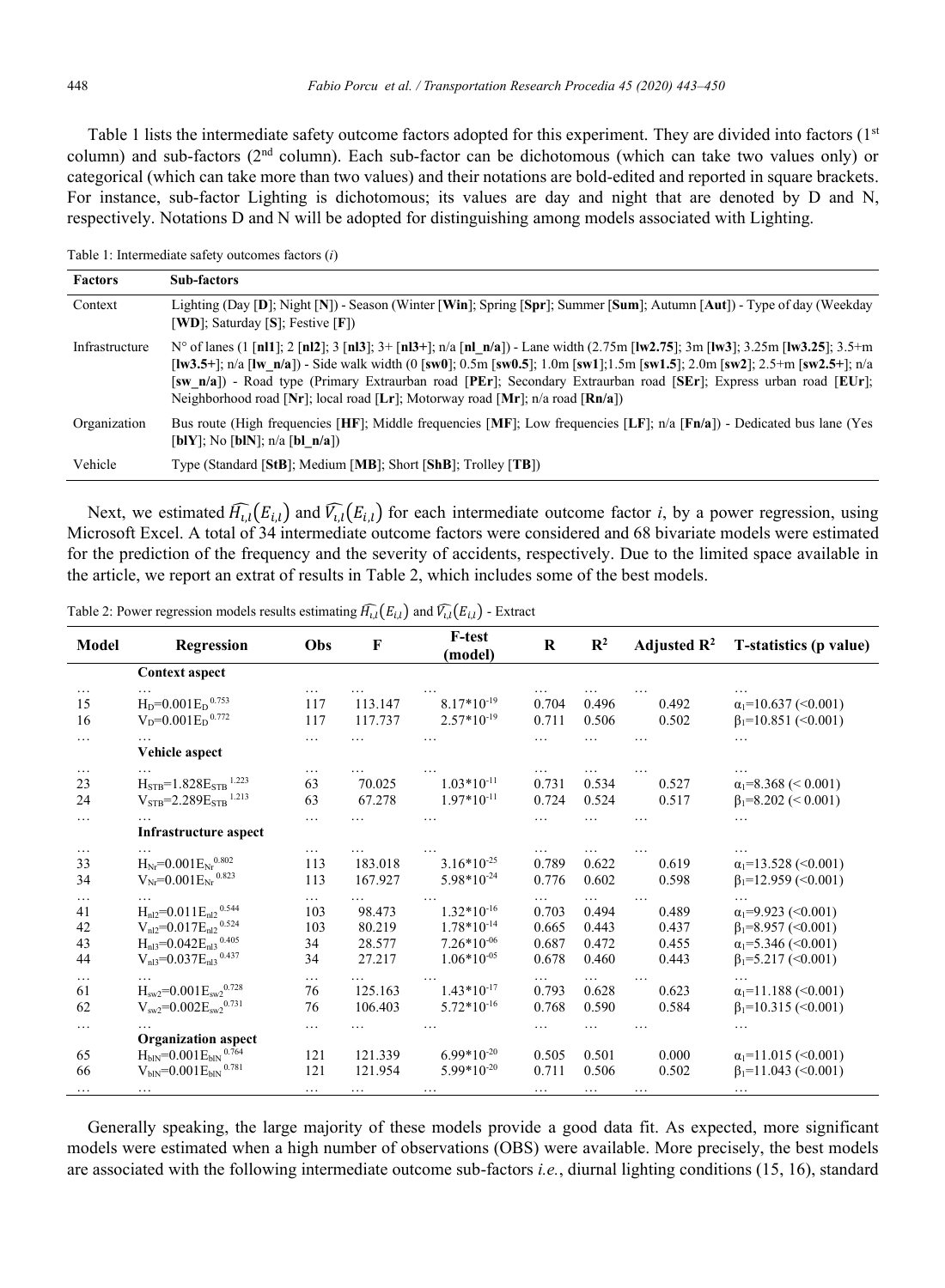absence of priority strategy (65, 66). As expected, all significant models give evidence that by increasing exposure factor  $E_{i,l}$ ,  $H_{i,l}$  and  $V_{i,l}$  increase as well. The results related to the intermediate outcome factors of the context show *e.g.*, that travelling by day will result in a frequency and severity of an accident slightly greater than travelling at night. Although the result of severity differs from *e.g.*, Zegeer *et al.* (1994), it may be justified since urban buses travel at low speeds also at night, where buses are less exposed to other traffic flows.

Focusing on the vehicle factors, the results show that the highest value of  $\overline{H}_{i,l}(E_{i,l})$  and  $\overline{V}_{i,l}(E_{i,l})$  will result for standard buses as opposed to medium ones, per the same number of buses per route at the peak hour.

Focusing on the infrastructure factors, models associated with neighborhood roads have the highest values of  $\widehat{H_{i,l}}(E_{i,l})$  and  $\widehat{V_{i,l}}(E_{i,l})$ , respectively. However, the lack of significance for other road types impedes us to generalize the results. In addition, as expected, travelling on roads with 2 or 3 lanes decreases the associated values of  $\widehat{H}_{i,l}(E_{i,l})$ and  $\bar{V}_{i,l}(E_{i,l})$ , respectively. Conversely, if buses travel on roads characterized by wide sidewalks, the associated values of  $\bar{H}_{i,l}(E_{i,l})$  and  $\bar{V}_{i,l}(E_{i,l})$  appear to increase until the sidewalk's width was less than 2 m. Although this result might be unexpected, it might be justified as follows: The wide sidewalks can be explained by the greater number of pedestrians and this might result in a higher likelihood of accidents between buses and pedestrians.

Finally, focusing on organization factors, unlike Quintero *et al.* (2013) and according to Goh *et al.* (2014), the results show that the right of way priority strategy will increase safety performance for buses since it will reduce the frequency and the severity of accidents.

Next, having estimated  $\bar{H}_{i,l}(E_{i,l})$  and  $\bar{V}_{i,l}(E_{i,l})$ , we can compute the risk index by using eqns. (6) and (7) for each route and classify it according to the risk scale introduced in Section 2. More precisely, considering weekdays and the season with the highest values of  $\overline{H_{i,l}}(E_{i,l})$  and  $\overline{V_{i,l}}(E_{i,l})$  - *i.e.*, winter - the logarithm risk values for each route are reported Figure 2, which is self-explicative.



Figure 2: Risk values and ranking (top) for each route (down). High-risk routes are reported to the right. L1 is the highest risk route

Focusing on routes classified as  $R_1$ , we may observe what follows. First,  $R_1$  routes have a nominal length of about 10 km, except for route L22. Therefore, the highest risk is associated with medium-length routes. Second, R<sub>1</sub> routes travel on paths characterized by 1 lane or 2 lanes per travel direction and a lane width of less than 3.25 m. Both these characteristics cannot guarantee safer maneuvers and result in the highest risk values. Third, six of seven  $R_1$  routes use standard buses. As shown in Table 2, models for these types of vehicles have a greater  $\alpha_2$  and  $\beta_2$  value, thus leading to higher risk values. The maneuverability of these vehicles as opposed to short vehicle types might explain these results.

Some recommendations follow. First, the PTC is suggested to revise the paths by addressing routes on roads with more than 2 lanes per travel direction, if any. Moreover, other treatments such as right of way priority strategies are suggested to reduce the risk of accident to separate the different traffic flows on the streets. Second, medium and short buses are the safest type of vehicle to use. Therefore, the PTC should consider using these types of vehicles along  $R_1$ routes, if passenger volumes and fleet's availability make possible this option. Finally, in order to obtain more accurate results, the PCT is suggested to refine its accident database with more data on exposure, final and intermediate safety factors and, therefore, considering as much information as possible from each bus accident occurred.

## **4. Conclusions and research perspectives**

Evaluating the accident risk on bus routes provides an opportunity to improve the safety performance of transit operators and may result in profitable actions to reduce the insurance premium costs. However, as far as the authors' knowledge, no previous study quantified the accident risk in bus transit, while considering frequency, severity and